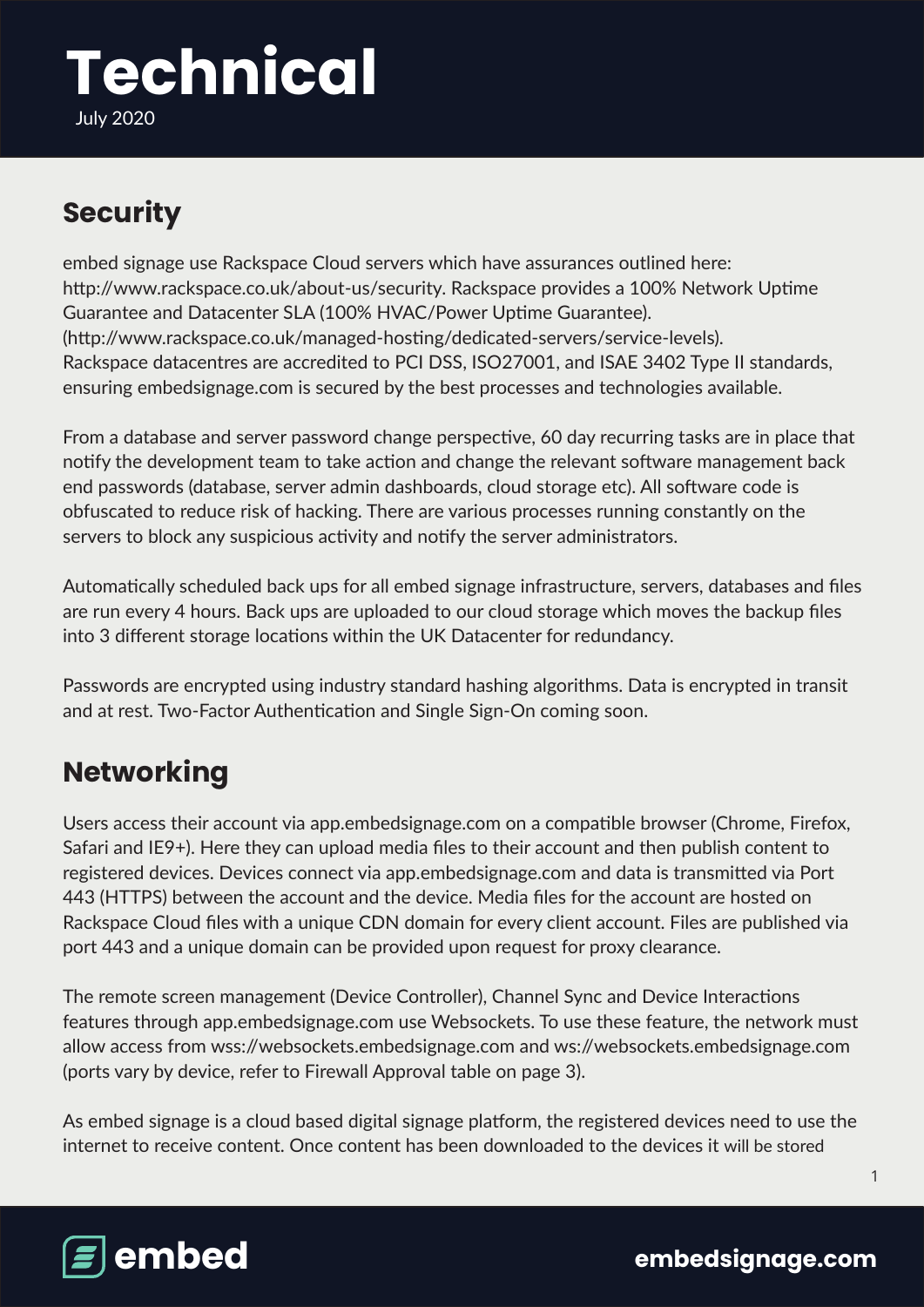locally for playback. If connection to app.embedsignage.com is interrupted, the locally stored content on the device will continue to playback avoiding any downtime.

If proxy servers are required to access the internet, hostname and port details must be entered on each device within the client network. For the most secure and reliable connection we recommend that devices avoid using 'public' and 'throttled' connections.

# **Topology**



Any user that needs access to the UI will require availability of a network that permits outbound initiation of an Internet session using HTTPS port 443. All display devices / media players need to access embed signage to download content. Content downloads are initiated by outbound requests using HTTPS port 443.

For a user to use Device Controller feature they will require availability of a network that permits outbound initiation of an Internet session using WSS port 834 and WS port 8080.



 **embedsignage.com**